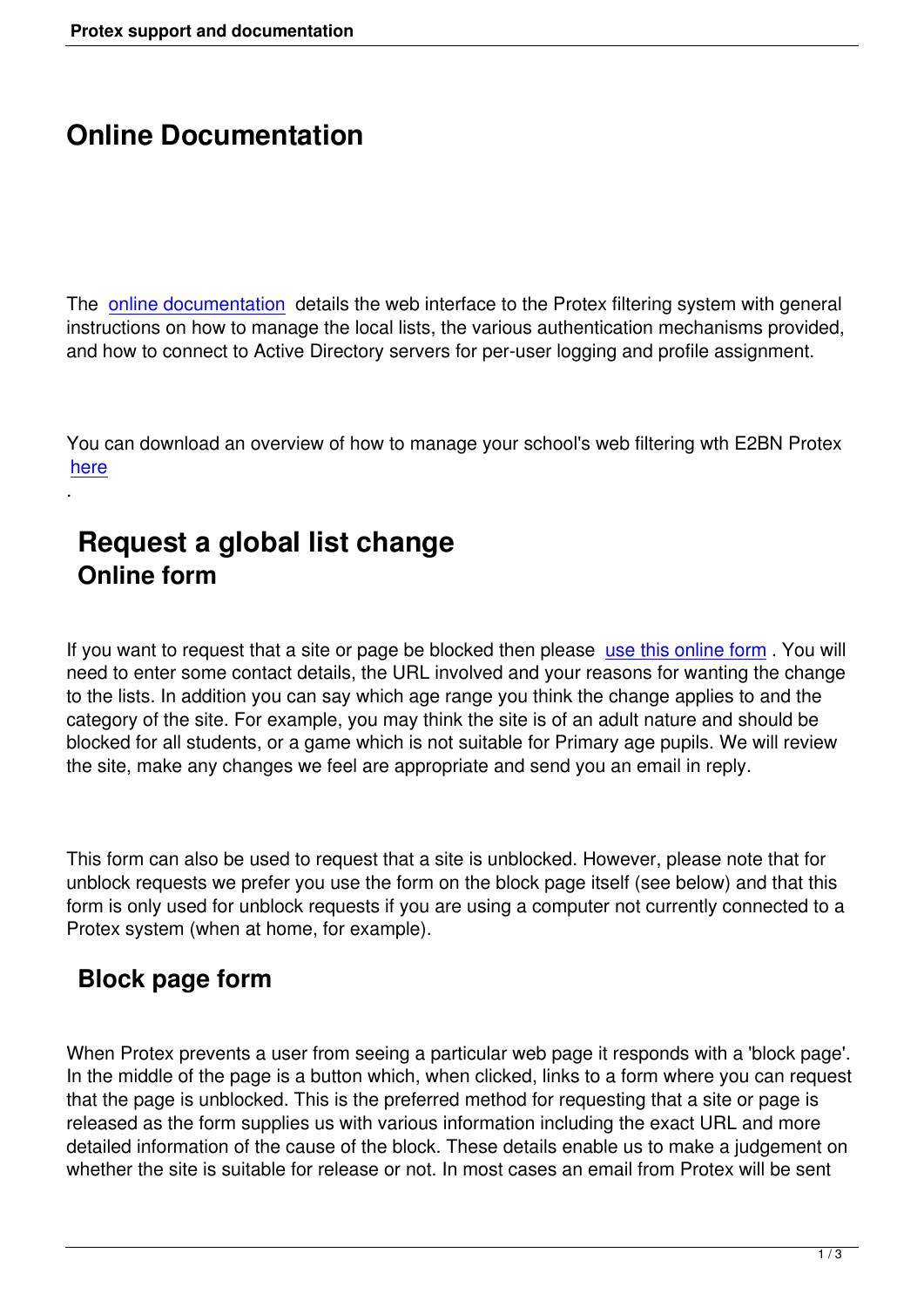with the outcome of the request.

E2BN makes no guarantees regarding whether a particular request will be granted or not as all requests are taken on their merit and with regard to our filtering policy . We do, however, start from the idea that the Internet and the tools it provides are both educationally valuable and powerful and should, if consistent with our general policy and the E-Safety of staff and pupils, be available for students to use.

If a user is not happy with the decision they enter into discussion with us at filtering@e2bn.org. Academies and schools who use a central LA provided Protex system can request that the LA modify the lists thus overriding the E2BN list.

Of course schools with their own Protex filtering can block and unblock lists locally without recourse to making a request to E2BN Protex. All such local changes are logged centrally and we review these changes to see whether they should be replicated globally: at no time are local changes subsequently modified by global changes.

## **Frequently Asked Questions**

There are answers to a range of Frequently Asked Questions here .

### **Contact by email**

For general enquiries about Protex and how to purchase/subscribe then please contact the E2BN Protex administration team at admin@e2bn.org

You can reach the E2BN filtering tea[m at filtering@e2b](mailto:admin.e2bn.org)n.org for technical support issues: installation issues, bug reports, issues relating to integrating Protex into your LAN or Active Directory infrastructure, or to follow up on a previous list change request, for example.

If you only want to request a list change - either to ask for a site to be blocked or unblocked then please submit a request using the online forms (see above). We do not take list change requests by telephone and cannot guarantee when requests made via email will be seen or